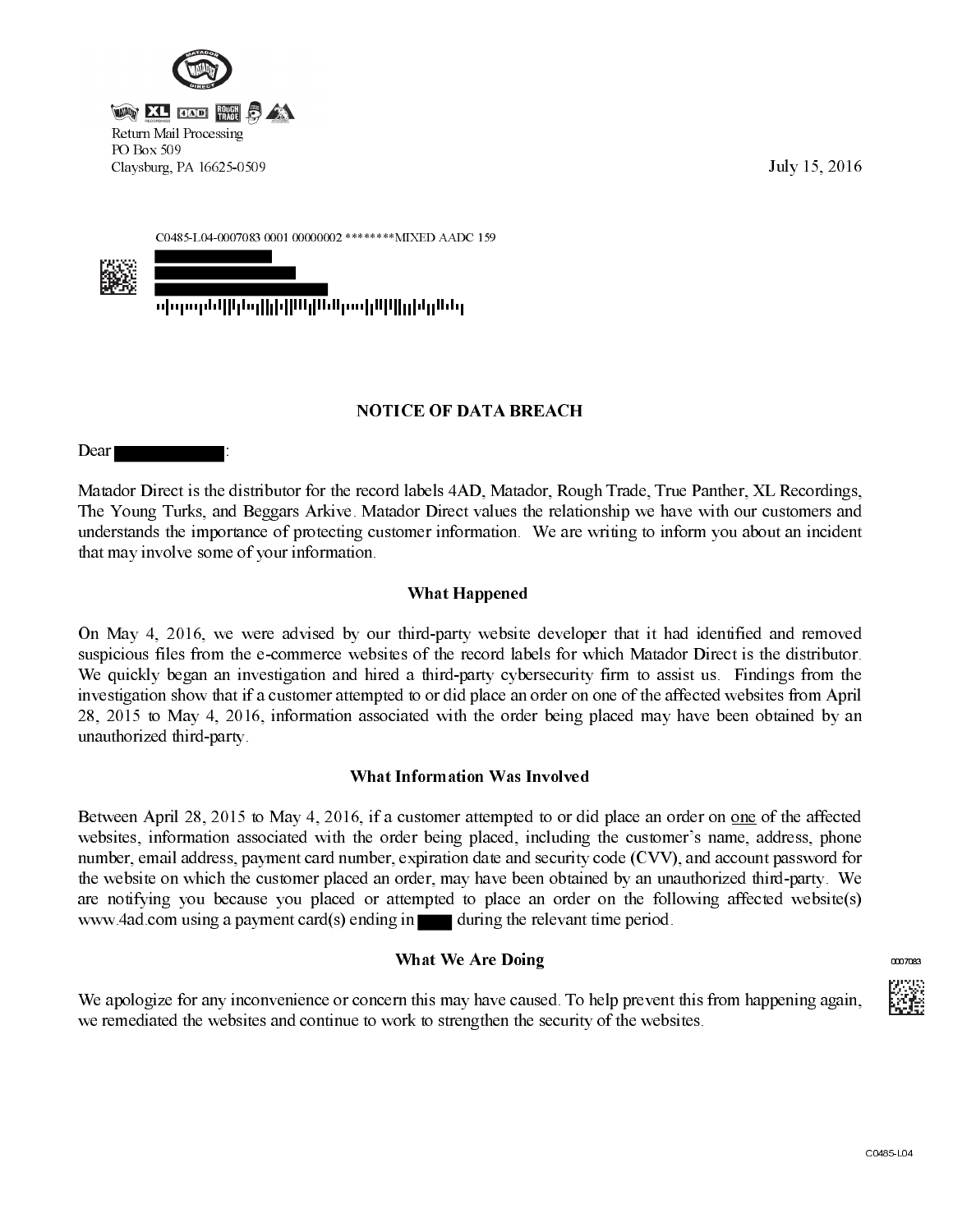#### What You Can Do

For your security we have changed your password, and you will need to reset it before you are able to use your account. To reset your password, click the "Forgot Your Password" link on the Login page at the website where you have an account and follow the instructions. If you use the same username and password for any other online account, we recommend that you change your password there as well.

We encourage that you remain vigilant to the possibility of fraud and identity theft by reviewing your financial statements for any unauthorized activity. You should immediately report any unauthorized charges to your financial institution because the major credit card companies have rules that restrict them from requiring you to pay for fraudulent charges that are timely reported. You should also review the additional information on the following page on ways to protect yourself.

#### **For More Information**

If you have questions, please call (877) 218-0056, Monday through Friday, from 9 a.m. to 7 p.m. EST (Closed on U.S. observed holidays) and provide reference number 7631070716 when calling. Additional information on ways you can protect yourself can be found in the attachment.

Sincerely,

Patrick Amory President